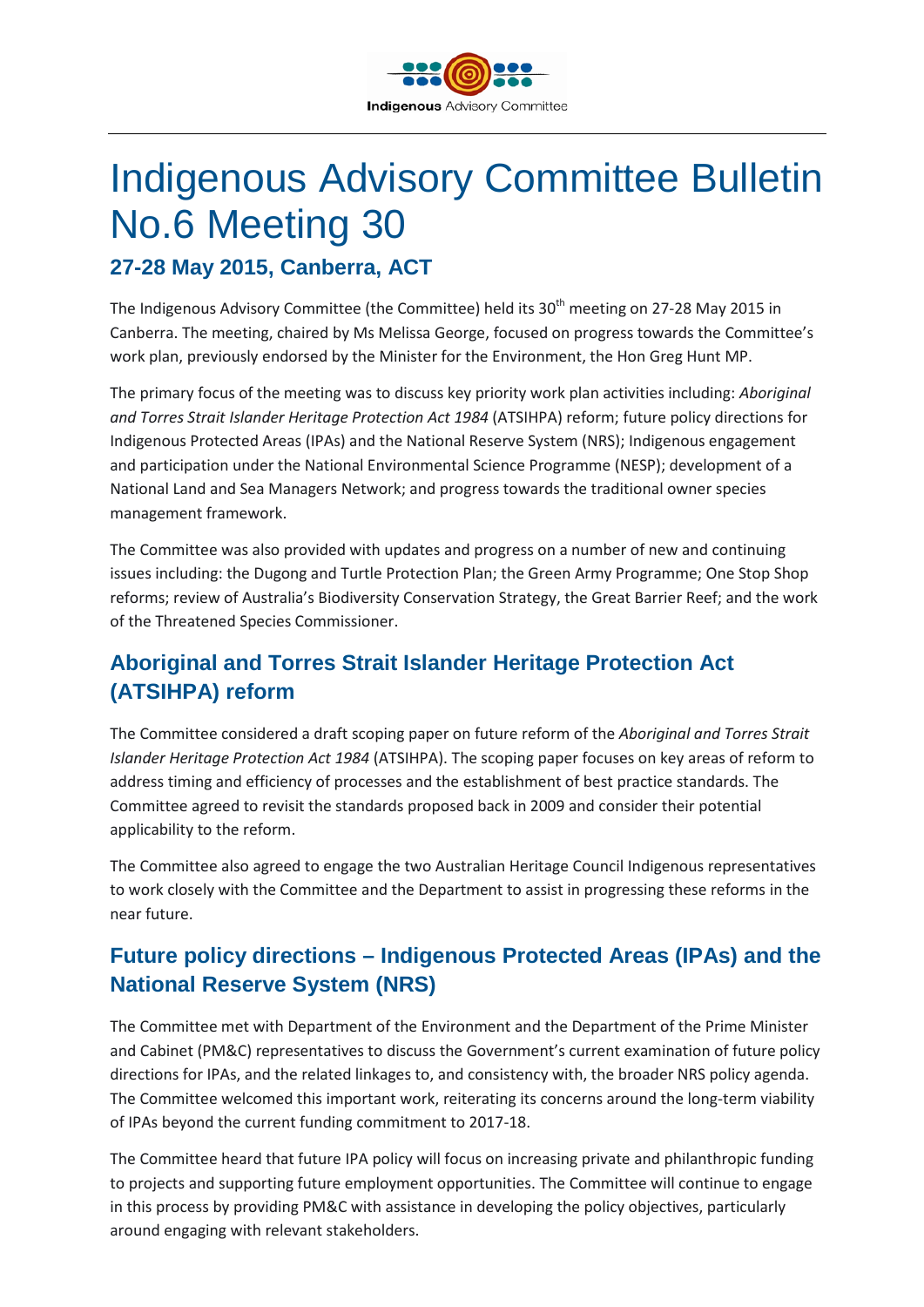# **National Environmental Science Programme (NESP)**

The Committee was provided with an overview of the NESP progress to date and took the opportunity to provide the Department with feedback on the Hub priorities and research plans. The Committee agreed and supported the proposition that steps had been taken to ensure that each of the new hubs develop Indigenous Engagement and Participation Strategies.

#### **National Land and Sea Managers Network**

The Committee discussed and considered a range of broad issues around how best to structure a national network. The Department will investigate options to progress a more detailed scoping project.

#### **Meeting with the Minister**

The Committee met with Minister Hunt at Parliament House to provide him with an update on progress against its work plan priorities. In particular, the Committee discussed the following issues:

- continued and improved Indigenous engagement on the National Environmental Science Programme
- cross-boundary issues with Papua New Guinea and the potential for mining development to have impacts on reef water quality and also fisheries in the region
- incentives for Green Army Programme service providers to subcontract Indigenous organisations.

The Minister also asked Committee members to work with the Indigenous members of the Australian Heritage Council to progress ATSIHPA reforms.

The Minister suggested the development of an Indigenous Environment Strategy, to be prepared between the Committee, PM&C and the Department. This is an opportunity to highlight the interwoven environmental and Indigenous outcomes in both portfolios and the continued contribution of programmes such as IPAs and Working on Country, as well as other innovative concepts such as for offsets and native title.

### **About the Committee**

The Indigenous Advisory Committee is a statutory committee established in 2000 under the *Environment Protection and Biodiversity Conservation Act 1999* (the Act). The Committee's role is to advise the Minister for the Environment on the operation of the Act, taking into account the significance of Indigenous peoples' knowledge of the management of land and the conservation and sustainable use of biodiversity.

#### *Members*

All members of the Committee are Indigenous Australians and are ministerially appointed based on expertise in Indigenous land and sea management, conservation and sustainable use of biodiversity and cultural heritage management. Members are not appointed to represent particular regions or organisations.

Current members are:

- Ms Melissa George (Chair)
- Mr Bruce Martin (Deputy Chair)
- Ms Denise Lovett